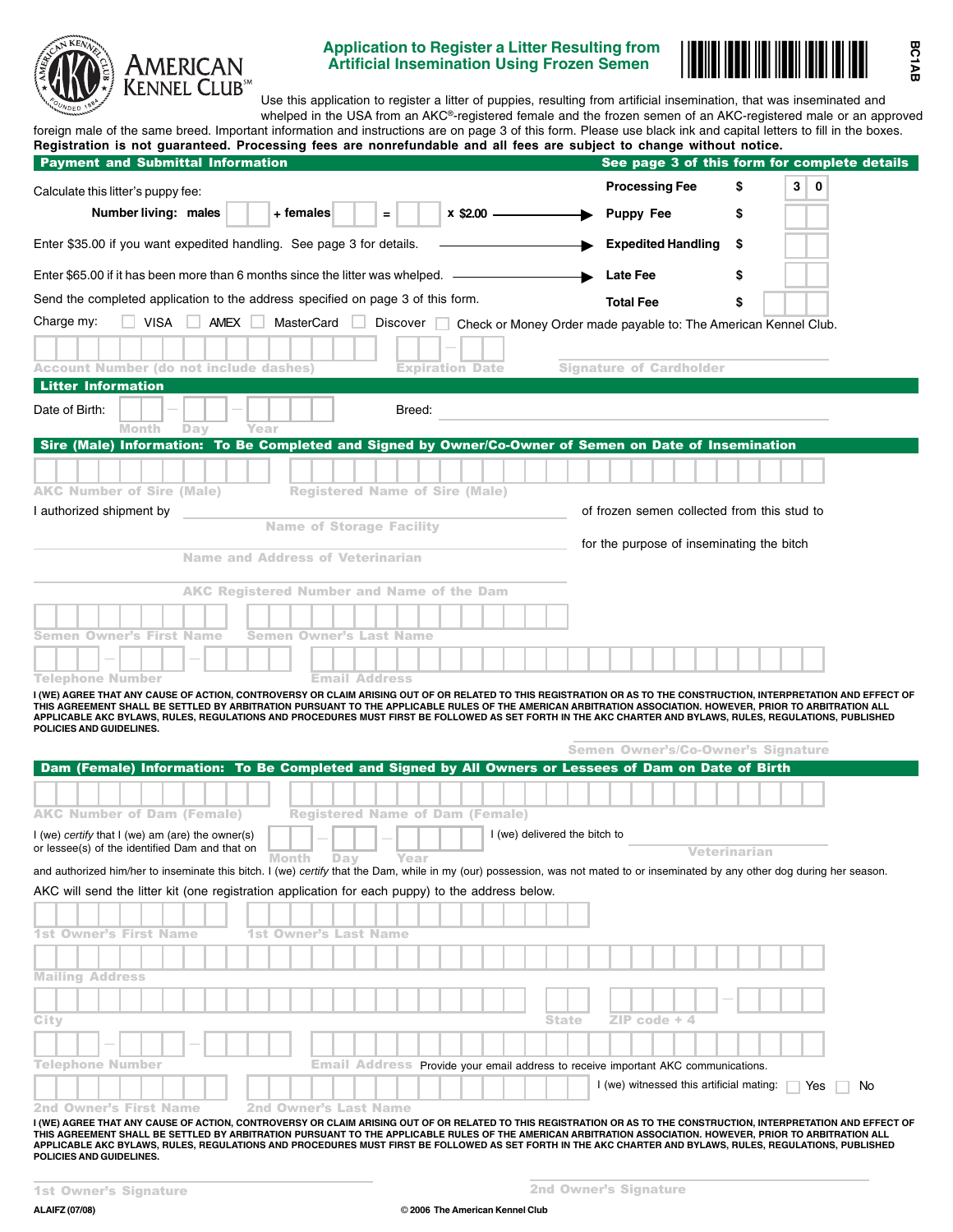**Application to Register a Litter Resulting from AMERICAN KENNEL CLUB**® Application to Register a Litter Resulting from **Artificial Insemination Using Frozen** Semen - ®



**BC2AB**

| l Sire and Dam Information       | Please reenter the registration numbers of the Sire and Dam from page 1                                |
|----------------------------------|--------------------------------------------------------------------------------------------------------|
| <b>AKC Number of Sire (Male)</b> | <b>AKC Number of Dam (Female)</b>                                                                      |
|                                  |                                                                                                        |
|                                  | To Be Completed Only If Ownership of Dam Changed or Lease Terminated while Dam Was in Whelp (Pregnant) |
|                                  |                                                                                                        |
| <b>Owner's First Name</b>        | <b>Owner's Last Name</b>                                                                               |

I (we) *certify* that I (we) was (were) the owner(s) or lessee(s) of the identified Dam on the date the Dam was inseminated with semen from the identified Sire. I (we) certify that the Dam, while in my (our) possession, was not mated to or inseminated by any other dog during her season. **I (WE) AGREE THAT ANY CAUSE OF ACTION, CONTROVERSY OR CLAIM ARISING** OUT OF OR RELATED TO THIS REGISTRATION OR AS TO THE CONSTRUCTION, INTERPRETATION AND EFFECT OF THIS AGREEMENT SHALL BE SETTLED BY ARBITRATION PURSUANT TO THE<br>APPLICABLE RULES OF THE AMERICAN ARBITRATION ASSOCIATION. HOWEVE

|                                                                                                                                                           |              |     |                                 |                            |     |      | <b>Owner's/Lessee's Signature</b>                     |                                 |                |                      |      |  |  |
|-----------------------------------------------------------------------------------------------------------------------------------------------------------|--------------|-----|---------------------------------|----------------------------|-----|------|-------------------------------------------------------|---------------------------------|----------------|----------------------|------|--|--|
| Veterinarian's Certification: To Be Completed and Signed by the Veterinarian                                                                              |              |     |                                 |                            |     |      |                                                       |                                 |                |                      |      |  |  |
| I certify that on                                                                                                                                         | <b>Month</b> | Day | Year                            |                            |     |      | I received frozen semen of the above named stud from: |                                 |                |                      |      |  |  |
|                                                                                                                                                           |              |     |                                 |                            |     |      |                                                       |                                 |                |                      |      |  |  |
| <b>Name of Storage Facility</b>                                                                                                                           |              |     |                                 |                            |     |      |                                                       |                                 |                |                      |      |  |  |
|                                                                                                                                                           |              |     |                                 |                            |     |      |                                                       |                                 |                |                      |      |  |  |
| <b>Street Address of Storage Facility</b>                                                                                                                 |              |     |                                 |                            |     |      |                                                       |                                 |                |                      |      |  |  |
| City                                                                                                                                                      |              |     |                                 |                            |     |      | <b>State</b>                                          |                                 | $ZIP code + 4$ |                      |      |  |  |
| I inseminated the bitch named above with said semen<br>on the following date(s):                                                                          |              |     |                                 | <b>Month</b>               | Day | Year |                                                       | Month                           |                | Day                  | Year |  |  |
| I affirm that the following breeding unit(s) was (were) sealed when presented<br>to me and that none of the semen was used to inseminate any other bitch. |              |     |                                 |                            |     |      |                                                       |                                 |                |                      |      |  |  |
|                                                                                                                                                           |              |     | <b>Breeding Unit(s)</b>         |                            |     |      |                                                       |                                 |                | Date Semen Collected |      |  |  |
|                                                                                                                                                           |              |     |                                 |                            |     |      |                                                       |                                 |                |                      |      |  |  |
| # Units Used                                                                                                                                              |              |     | <b>Breeding Unit Number</b>     |                            |     |      | <b>Month</b>                                          | Day                             |                | Year                 |      |  |  |
|                                                                                                                                                           |              |     |                                 |                            |     |      |                                                       |                                 |                |                      |      |  |  |
| # Units Used                                                                                                                                              |              |     | <b>Breeding Unit Number</b>     |                            |     |      | <b>Month</b>                                          | Day                             |                | Year                 |      |  |  |
|                                                                                                                                                           |              |     |                                 |                            |     |      |                                                       |                                 |                |                      |      |  |  |
| # Units Used                                                                                                                                              |              |     | <b>Breeding Unit Number</b>     |                            |     |      | Month                                                 | Day                             |                | Year                 |      |  |  |
|                                                                                                                                                           |              |     |                                 |                            |     |      |                                                       |                                 |                |                      |      |  |  |
| Insemination was performed at the following address:                                                                                                      |              |     |                                 |                            |     |      |                                                       |                                 |                |                      |      |  |  |
|                                                                                                                                                           |              |     |                                 |                            |     |      |                                                       |                                 |                |                      |      |  |  |
| <b>Street Address</b>                                                                                                                                     |              |     |                                 |                            |     |      |                                                       |                                 |                |                      |      |  |  |
| City                                                                                                                                                      |              |     |                                 |                            |     |      | <b>State</b>                                          |                                 | $ZIP code + 4$ |                      |      |  |  |
|                                                                                                                                                           |              |     |                                 |                            |     |      |                                                       |                                 |                |                      |      |  |  |
|                                                                                                                                                           |              |     |                                 |                            |     |      |                                                       |                                 |                |                      |      |  |  |
| <b>Veterinarian's First Name</b>                                                                                                                          |              |     | <b>Veterinarian's Last Name</b> |                            |     |      |                                                       | <b>Veterinarian's Signature</b> |                |                      |      |  |  |
|                                                                                                                                                           |              |     |                                 |                            |     |      |                                                       |                                 |                |                      |      |  |  |
| <b>Street Address</b>                                                                                                                                     |              |     |                                 |                            |     |      |                                                       |                                 |                |                      |      |  |  |
|                                                                                                                                                           |              |     |                                 |                            |     |      |                                                       |                                 |                |                      |      |  |  |
| City                                                                                                                                                      |              |     |                                 |                            |     |      | <b>State</b>                                          |                                 | $ZIP code + 4$ |                      |      |  |  |
|                                                                                                                                                           |              |     |                                 |                            |     |      |                                                       |                                 |                |                      |      |  |  |
| <b>Telephone Number</b>                                                                                                                                   |              |     |                                 | Veterinarian's License No. |     |      |                                                       |                                 |                |                      |      |  |  |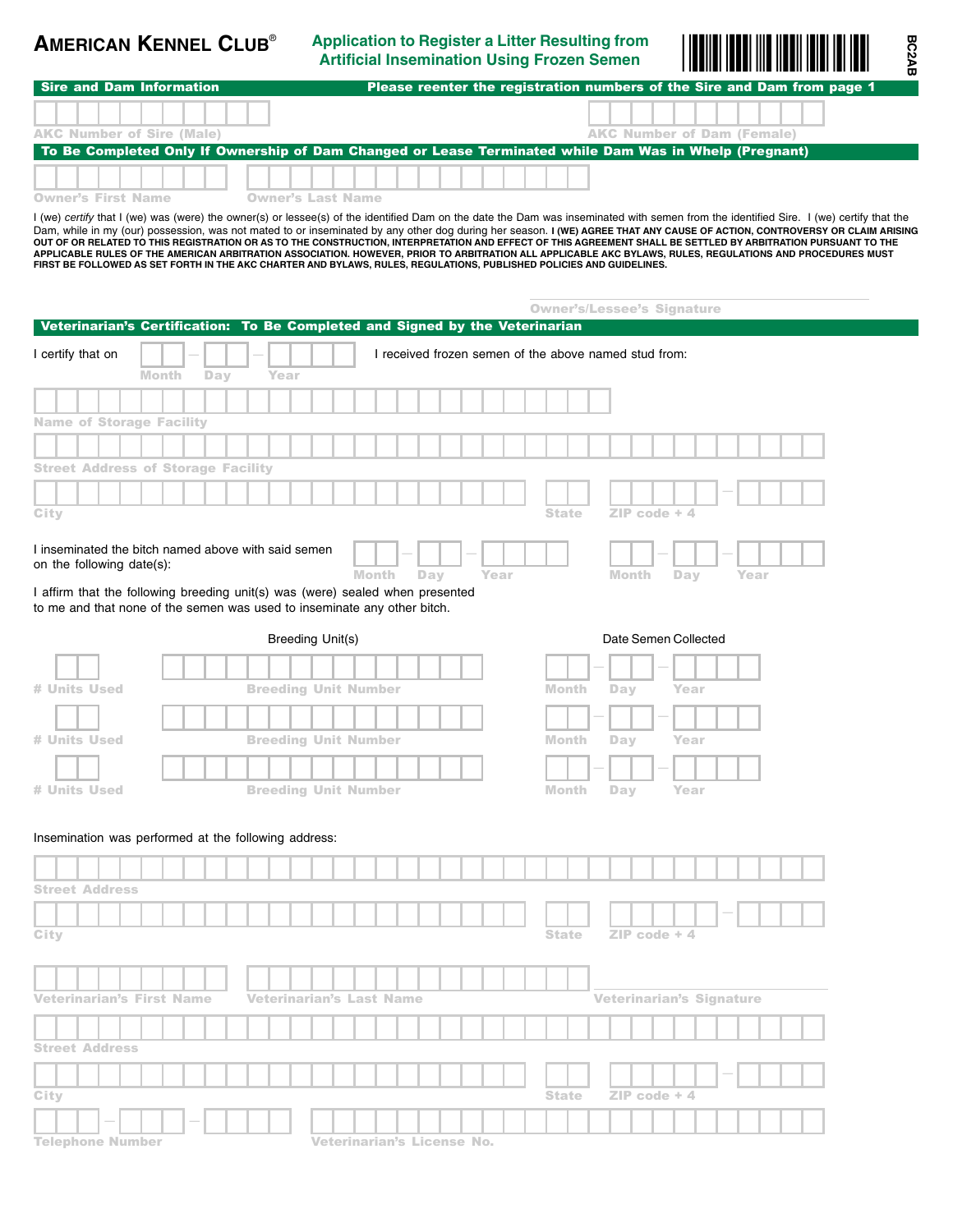

# General Information and Instructions

| <b>Purpose</b>                                                        | Use this application to register a litter of puppies, resulting from artificial insemination, that was inseminated and<br>whelped in the USA from an AKC-registered female and the frozen semen of an AKC-registered male or an<br>approved foreign male of the same breed. AKC rules and regulations may be viewed on our Web site at:<br>www.akc.org.                                                                                                                                                                                                                                                        |                                                                                                         |  |  |  |  |  |  |
|-----------------------------------------------------------------------|----------------------------------------------------------------------------------------------------------------------------------------------------------------------------------------------------------------------------------------------------------------------------------------------------------------------------------------------------------------------------------------------------------------------------------------------------------------------------------------------------------------------------------------------------------------------------------------------------------------|---------------------------------------------------------------------------------------------------------|--|--|--|--|--|--|
| <b>Mandatory</b><br><b>Requirements</b><br>for Frozen<br><b>Semen</b> | 1. After October 1, 1998, AKC DNA Profiling is required for all stud dogs whose semen is collected for<br>frozen semen use, including foreign stud dogs whose semen is collected and frozen to be imported for<br>use in the United States.<br>2. The collection of semen for the artificial breeding must have been reported to AKC and the collector/storer<br>must be on record with AKC as familiar with and complying with AKC regulations for record keeping and                                                                                                                                         |                                                                                                         |  |  |  |  |  |  |
|                                                                       | identification of dogs (see page 4).                                                                                                                                                                                                                                                                                                                                                                                                                                                                                                                                                                           |                                                                                                         |  |  |  |  |  |  |
|                                                                       | 3. The certifications on this application must be completed by the owner of the semen, the owner(s) or<br>lessee(s) of the dam, and the veterinarian who performed the artificial breeding.                                                                                                                                                                                                                                                                                                                                                                                                                    |                                                                                                         |  |  |  |  |  |  |
|                                                                       | 4. Breeding unit identification must include breed, AKC registration number of stud, date semen collected, and<br>number of breeding units used.                                                                                                                                                                                                                                                                                                                                                                                                                                                               |                                                                                                         |  |  |  |  |  |  |
| <b>Other</b><br><b>Artificial</b>                                     | Fresh Semen: Submit an Application to Register a Litter Resulting from Artificial Insemination Using Fresh<br>Semen.                                                                                                                                                                                                                                                                                                                                                                                                                                                                                           |                                                                                                         |  |  |  |  |  |  |
| <b>Insemination</b><br><b>Litters</b>                                 | Fresh Extended Semen: Submit an Application to Register a Litter Resulting from Artificial Insemination Using<br>Fresh Extended Semen.                                                                                                                                                                                                                                                                                                                                                                                                                                                                         |                                                                                                         |  |  |  |  |  |  |
|                                                                       | Note: These forms are available on our Web site: www.akc.org                                                                                                                                                                                                                                                                                                                                                                                                                                                                                                                                                   |                                                                                                         |  |  |  |  |  |  |
| <b>Fees</b>                                                           | Processing fees are nonrefundable and all fees are subject to change without notice.                                                                                                                                                                                                                                                                                                                                                                                                                                                                                                                           |                                                                                                         |  |  |  |  |  |  |
|                                                                       | A litter application fee always comprises two parts: a processing fee (\$30.00) plus a puppy fee (multiply the<br>number of live puppies by \$2.00).                                                                                                                                                                                                                                                                                                                                                                                                                                                           |                                                                                                         |  |  |  |  |  |  |
|                                                                       | Additional fees are determined by circumstance:<br>Expedited Handling (\$35.00)<br>Expedited Handling and Priority Mail service are available in the Continental<br>U.S. only. No Saturday delivery. No delivery to a post office box number -<br>full address only. Allow 3-5 days for delivery.                                                                                                                                                                                                                                                                                                              |                                                                                                         |  |  |  |  |  |  |
|                                                                       | Late fee (\$65.00)<br>Required if it has been more than 6 months since the litter was whelped.<br>AKC DNA Profile (\$40.00)<br>AKC DNA kits are available through our Web site or can be ordered by<br>email: dna@akc.org. Prepaid kits are available for \$35.00.                                                                                                                                                                                                                                                                                                                                             |                                                                                                         |  |  |  |  |  |  |
|                                                                       | Note: If paying by check or money order, make payable to: The American Kennel Club                                                                                                                                                                                                                                                                                                                                                                                                                                                                                                                             |                                                                                                         |  |  |  |  |  |  |
| <b>Mailing</b>                                                        | <b>Standard Handling</b>                                                                                                                                                                                                                                                                                                                                                                                                                                                                                                                                                                                       | <b>Expedited Handling</b>                                                                               |  |  |  |  |  |  |
| <b>Information</b>                                                    | Send the completed application to:                                                                                                                                                                                                                                                                                                                                                                                                                                                                                                                                                                             | Send the completed application to:                                                                      |  |  |  |  |  |  |
|                                                                       | The American Kennel Club<br>P.O. Box 900058                                                                                                                                                                                                                                                                                                                                                                                                                                                                                                                                                                    | The American Kennel Club<br>P.O. Box 900055                                                             |  |  |  |  |  |  |
|                                                                       | Raleigh, NC 27675-9058                                                                                                                                                                                                                                                                                                                                                                                                                                                                                                                                                                                         | Raleigh, NC 27675-9055                                                                                  |  |  |  |  |  |  |
| <b>Additional</b>                                                     |                                                                                                                                                                                                                                                                                                                                                                                                                                                                                                                                                                                                                | If there are more than two (2) Dam owners or lessees, contact the AKC for an Additional Signature form. |  |  |  |  |  |  |
| <b>Requirements</b>                                                   | If a Dam was leased at the time of mating or birth of a litter, you must submit a Lease Notification form.                                                                                                                                                                                                                                                                                                                                                                                                                                                                                                     |                                                                                                         |  |  |  |  |  |  |
|                                                                       | Import DNA requirement: All imported dogs (male or female) registered on or after March 1, 2006 require<br>AKC DNA profiling prior to the registration of their first AKC-registered litter.                                                                                                                                                                                                                                                                                                                                                                                                                   |                                                                                                         |  |  |  |  |  |  |
|                                                                       | <b>Note:</b> These forms are available on our Web site: www.akc.org                                                                                                                                                                                                                                                                                                                                                                                                                                                                                                                                            |                                                                                                         |  |  |  |  |  |  |
| <b>Authorizations</b>                                                 | Signatures of persons other than the owners or lessees will be accepted only if a properly completed authorization<br>form has been filed with the AKC.                                                                                                                                                                                                                                                                                                                                                                                                                                                        |                                                                                                         |  |  |  |  |  |  |
|                                                                       | <b>Note:</b> These forms are available on our Web site: www.akc.org                                                                                                                                                                                                                                                                                                                                                                                                                                                                                                                                            |                                                                                                         |  |  |  |  |  |  |
| <b>Assistance</b>                                                     | Email AKC at info@akc.org or call 919-233-9767 to speak to an AKC Customer Service Representative, Monday –<br>Friday, 8:30 AM - 5:00 PM. Information about the registration process and downloadable forms are available on<br>our Web site: www.akc.org.                                                                                                                                                                                                                                                                                                                                                     |                                                                                                         |  |  |  |  |  |  |
| <b>Notice</b>                                                         | The American Kennel Club reserves the right to correct or cancel for cause the registration of this litter and its<br>descendants. Any misrepresentation on this application is one example of for cause cancellation and may<br>result in loss of AKC privileges. By supplying your email address and/or telephone number, you consent to<br>receive communications from AKC and third parties. Registration is not guaranteed. Processing fees<br>are nonrefundable and all fees are subject to change without notice. Once submitted, this application<br>becomes the property of the American Kennel Club. |                                                                                                         |  |  |  |  |  |  |